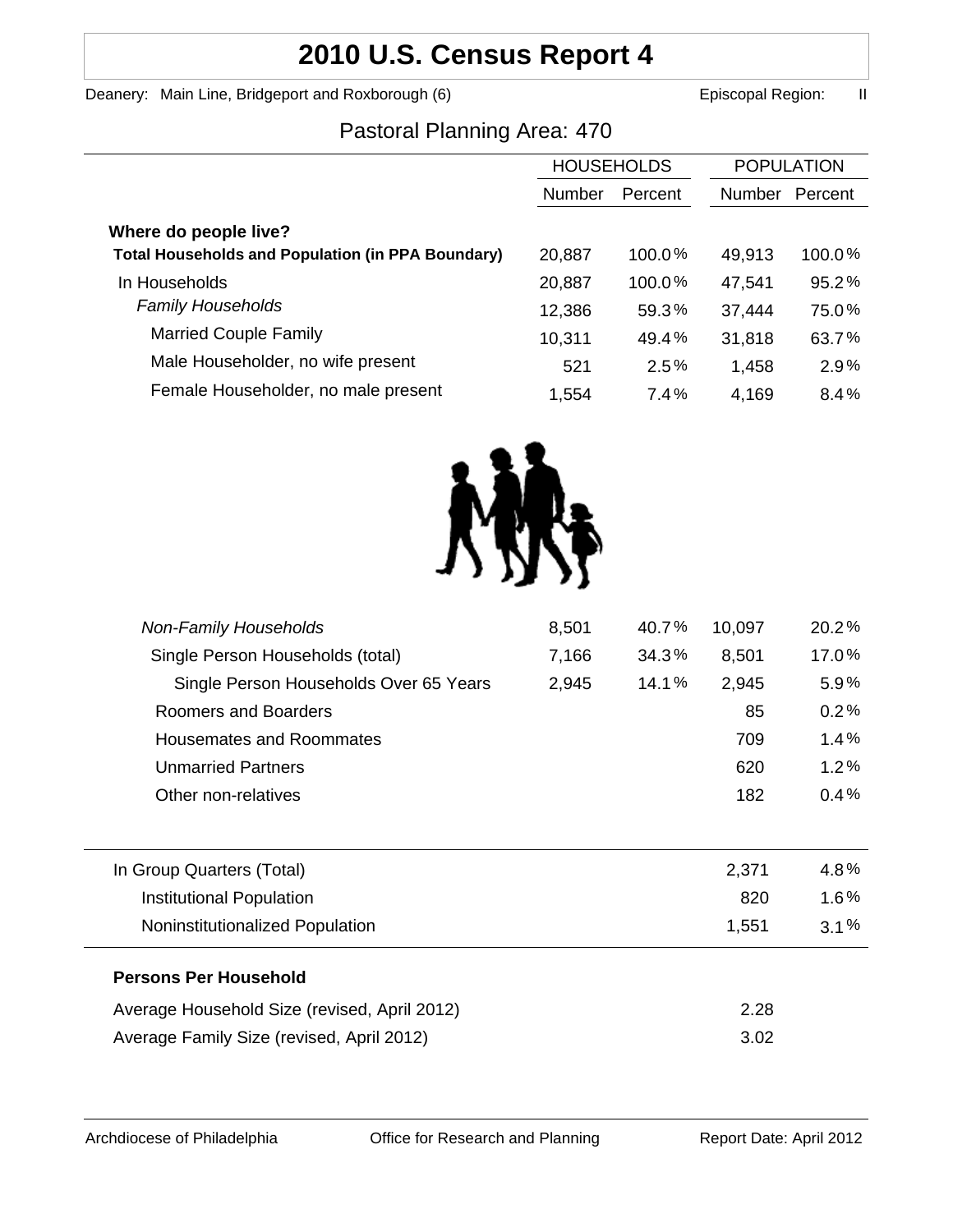# **2010 U.S. Census Report 4**

Deanery: Main Line, Bridgeport and Roxborough (6) **Example 2** Episcopal Region: II

# Pastoral Planning Area: 470

|                                                   | <b>POPULATION</b> |         |
|---------------------------------------------------|-------------------|---------|
| <b>CHILDREN - UNDER AGE 18</b>                    | <b>Number</b>     | Percent |
| Total Children - Under Age 18 (in PPA Boundary)   | 10,616            | 100.0%  |
| In Households                                     | 10,594            | 99.8%   |
| Householder or spouse is under 18                 | 2                 | 0.0%    |
| With Related:                                     |                   |         |
| Married-Couple Family                             | 8,728             | 82.4%   |
| Male Householder, No Wife Present                 | 364               | 3.4%    |
| Female Householder, No Husband Present            | 1,183             | 11.1%   |
| <b>Other Related Householder</b>                  | 63                | 1.9%    |
| <b>With Non-Relatives</b>                         | 51                | 0.5%    |
| <b>Grandparent Householder</b>                    | 202               | 1.9%    |
| In Group Quarters                                 | 22                | 0.2%    |
| Institutionalized population                      | 14                | 0.1%    |
| Noninstitutionalized population                   | 8                 | 0.1%    |
| <b>ADULTS - AGE 65 AND OLDER</b>                  |                   |         |
| Total Adults - Age 65 and Older (in PPA Boundary) | 9,463             | 100.0%  |
| In Households                                     | 8,642             | 91.3%   |
| Family Households:                                | 5,378             | 56.8%   |
| Is Householder or Spouse                          | 4,960             | 52.4%   |
| With Other Relative Householder                   | 88                | 0.9%    |
| With Non-Related Householder                      | 33                | 0.4%    |
| is Parent                                         | 198               | 2.1%    |
| is Parent-in-Law                                  | 99                | 1.0%    |
| In Non-family Households:                         | 3,264             | 34.5%   |
| Male Living Alone                                 | 712               | 7.5%    |
| Male not Living Alone                             | 77                | $0.8\%$ |
| Female Living Alone                               | 2,233             | 23.6%   |
| Female not Living Alone                           | 95                | 1.0%    |
| Other                                             | 147               | 1.5%    |
| In Group Quarters                                 | 820               | 8.7%    |
| Institutionalized population                      | 634               | 6.7%    |
| Noninstitutionalized population                   | 186               | 2.0%    |
| Housing Units in the Pastoral Planning Area       |                   |         |
| <b>Total Housing Units</b>                        | 22,766            | 100.0%  |
| Occupied                                          | 20,887            | 91.7%   |
| Owner-Occupied                                    | 13,996            | 61.5%   |
| Renter-Occupied                                   | 6,891             | 30.3%   |
| Vacant                                            | 1,879             | 8.3%    |

Archdiocese of Philadelphia **Office for Research and Planning** Report Date: March 2012